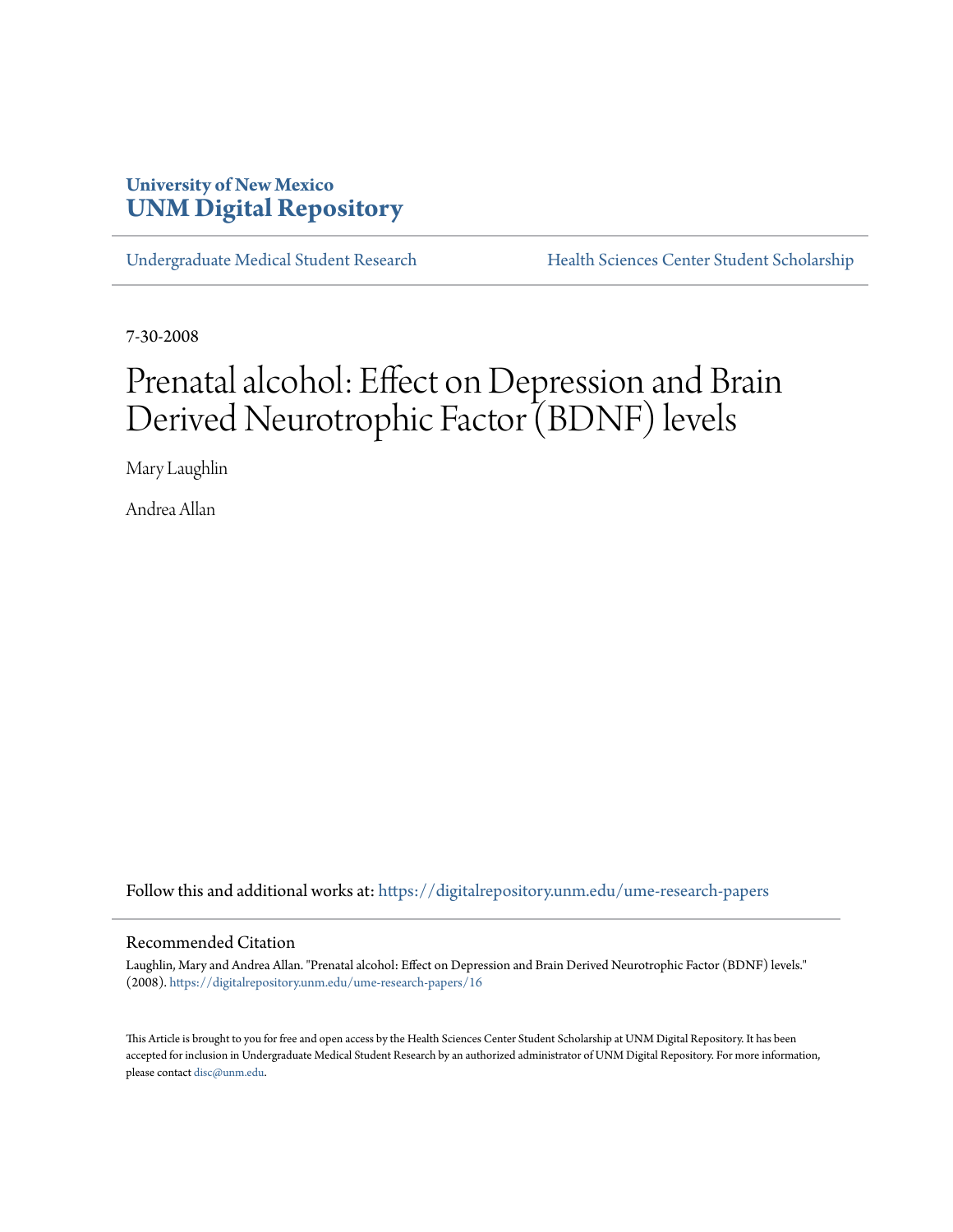## **Prenatal alcohol: Effect on Depression and Brain Derived Neurotrophic Factor (BDNF) levels**

University of New Mexico School of Medicine

Mary Laughlin (Medical Student class of 2008) and Andrea M. Allan (mentor)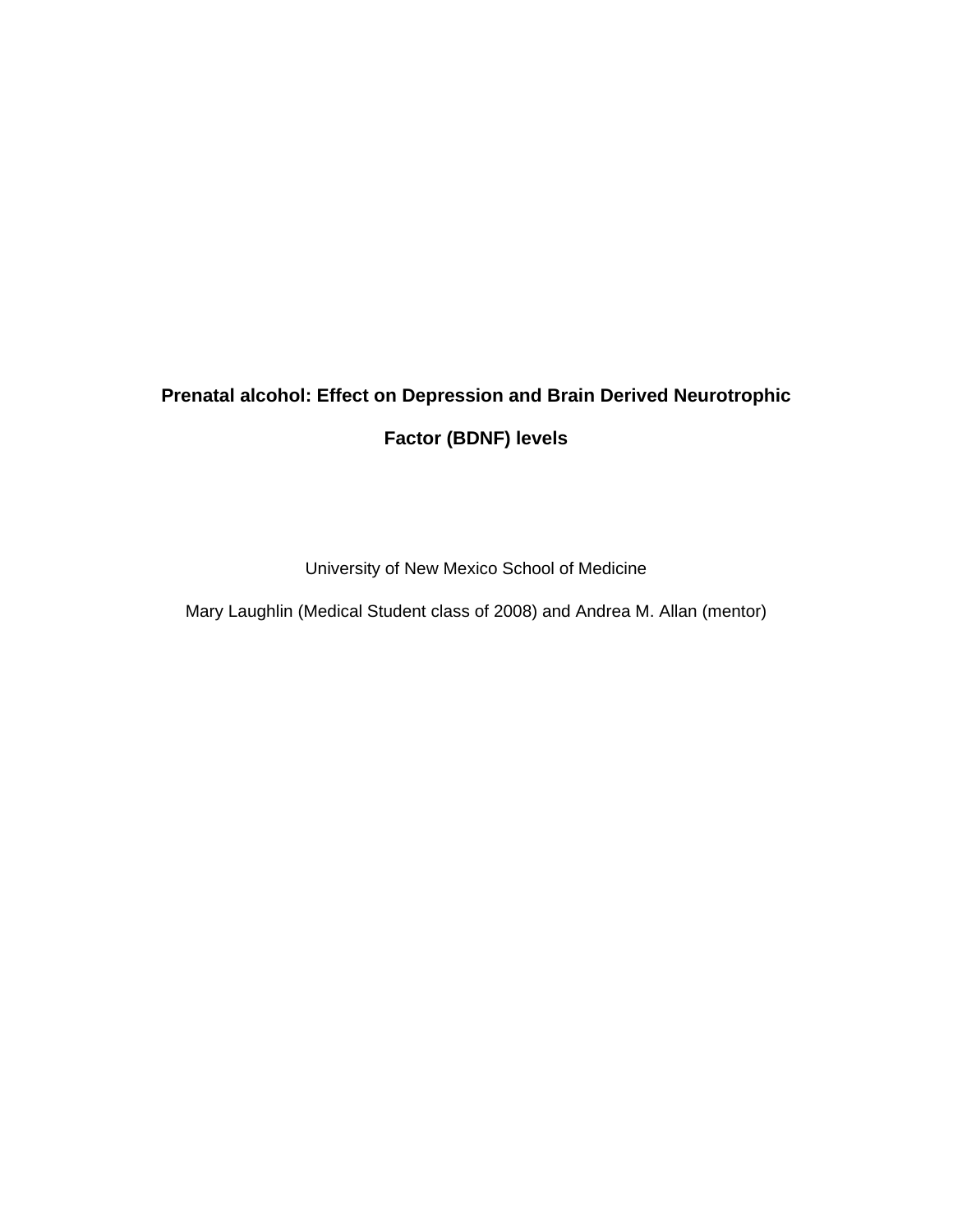#### **Abstract**

Fetal alcohol exposure poses a significant social problem. Conservative rates of Fetal alcohol syndrome and Alcohol-Related Neurodevelopmental Disorders (ARND) together have been estimated at 9.1/1000 live births (Sampson 1997). Prenatal ethanol exposure can produce subtle learning disabilities in children, which may not become apparent until a child is school-aged and can occur in the absence of other physical evidence of alcohol-related birth defects. Along with cognitive deficits, ARND has been associated with an increased risk of psychiatric disorders such as Major Depressive Disorder (MDD). Major Depressive Disorder (MDD) has been linked to polymorphisms in the Brian Derived Neurotrophic Factor (BDNF) gene and patients with MDD have low serum BDNF levels (Levinson 2005, Chen et al 2001). Also post-mortem depressed patients who were on anti-depressant drugs have shown increased levels of BDNF (Chen et al 2001). BDNF given to stressed animals can even produce an antidepressant-like effect through the antagonism of a model of depression called learned helplessness behavior (Karege 2002). Efforts to better understand how prenatal ethanol increases susceptibility to MDD and the mechanism(s) by which ethanol produces these defects will rely on the study of these effects in animal models of prenatal ethanol exposure. Recently, our laboratory developed a mouse Fetal Alcohol Exposure (FAE) model which displays neurochemical and learning deficits. This model was used to explore the relationship of FAE-induced learned helplessness and changes in BDNF in the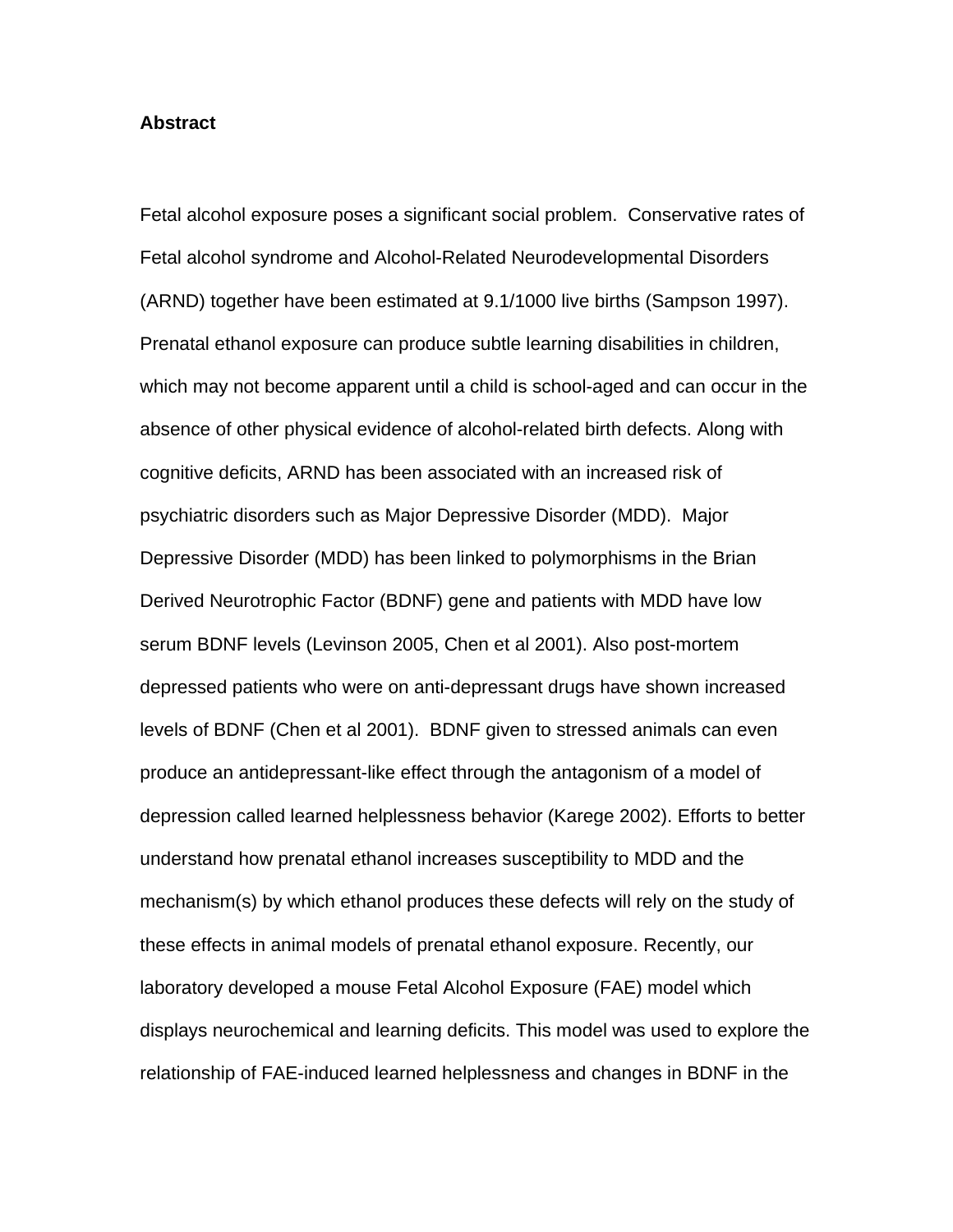adult brain. Prenatal alcohol exposure was shown to produce an increase in learned helplessness and this was associated with a decrease in BDNF levels in the brain. These findings support the hypothesis that ARND is associated with an increase in depressive behavior and that lower levels of BDNF following prenatal exposure to alcohol may be involved.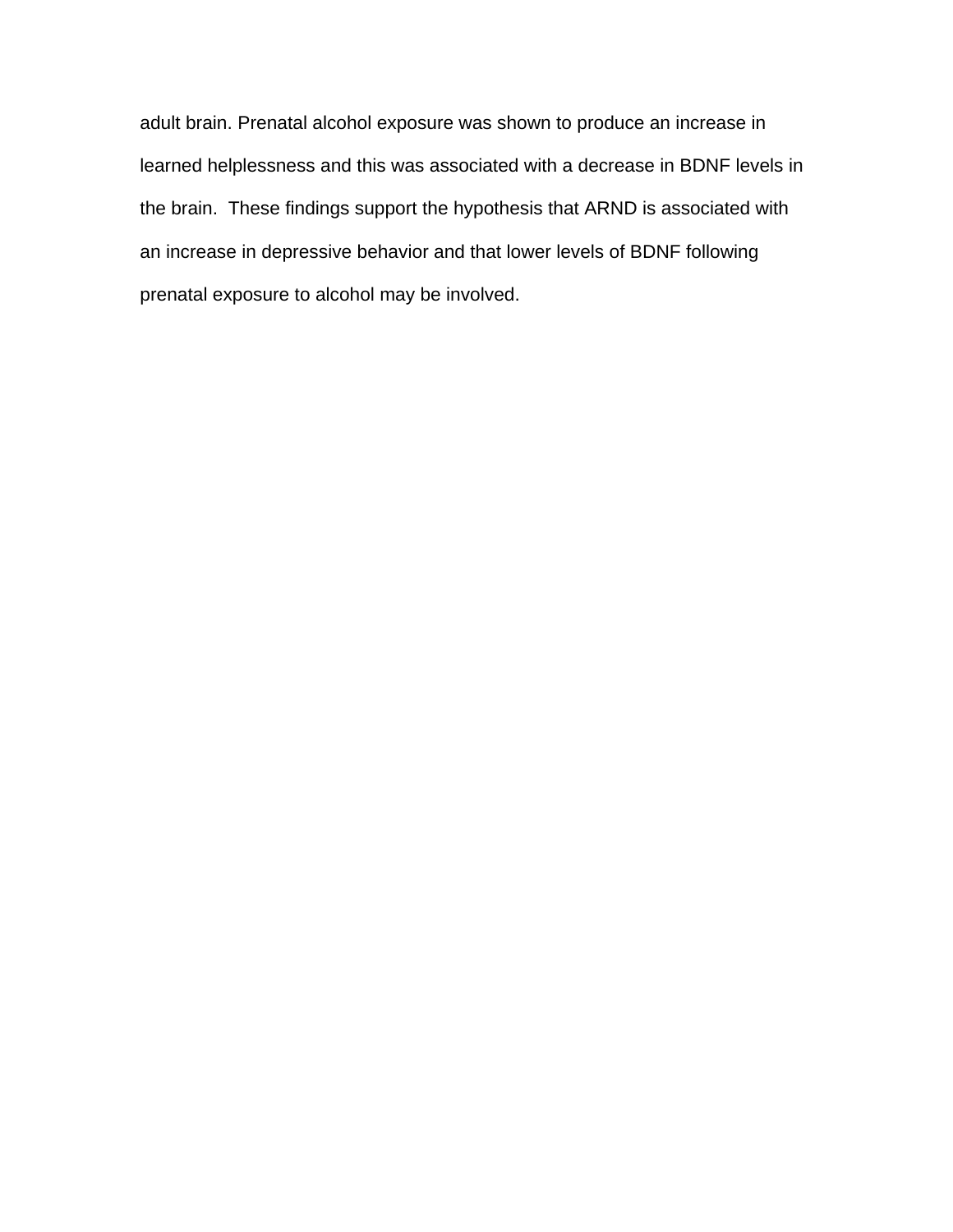#### **Introduction**

Prenatal ethanol exposure can produce a myriad of teratogenic defects in offspring. Learning disabilities are among the more subtle, yet most prevalent and pervasive, fetal alcohol-related defects in children (Jones and Smith, 1973). These learning deficits, which may not become apparent until a child is schoolaged, can occur in the absence of other physical evidence of alcohol-related birth defects (Abel, 1995). The seriousness of this problem is reflected in a recent Institute of Medicine report recommending an expansion of the diagnostic classification of fetal alcohol-related defects to include a new category called Alcohol-Related Neurodevelopmental Disorders (ARND) (Streissguth et al., 1994, Stratton et al., 1995). Efforts to better understand the basis of prenatal ethanol-induced learning disabilities and the mechanism(s) by which ethanol produces these defects will rely on the study of these effects in animal models of prenatal ethanol exposure. In previous work both mouse and rat offspring whose mothers consumed moderate quantities of ethanol throughout gestation, demonstrate electrophysiological, behavioral and neurochemical deficits in hippocampal neurotransmission and synaptic plasticity. Recently, we developed a mouse fetal alcohol exposure (FAE) model which displays neurochemical and learning deficits seen in ARND. Using this model, these studies explored the relationship of FAE and depression using a learned helplessness task and associated these data with changes in brain BDNF levels.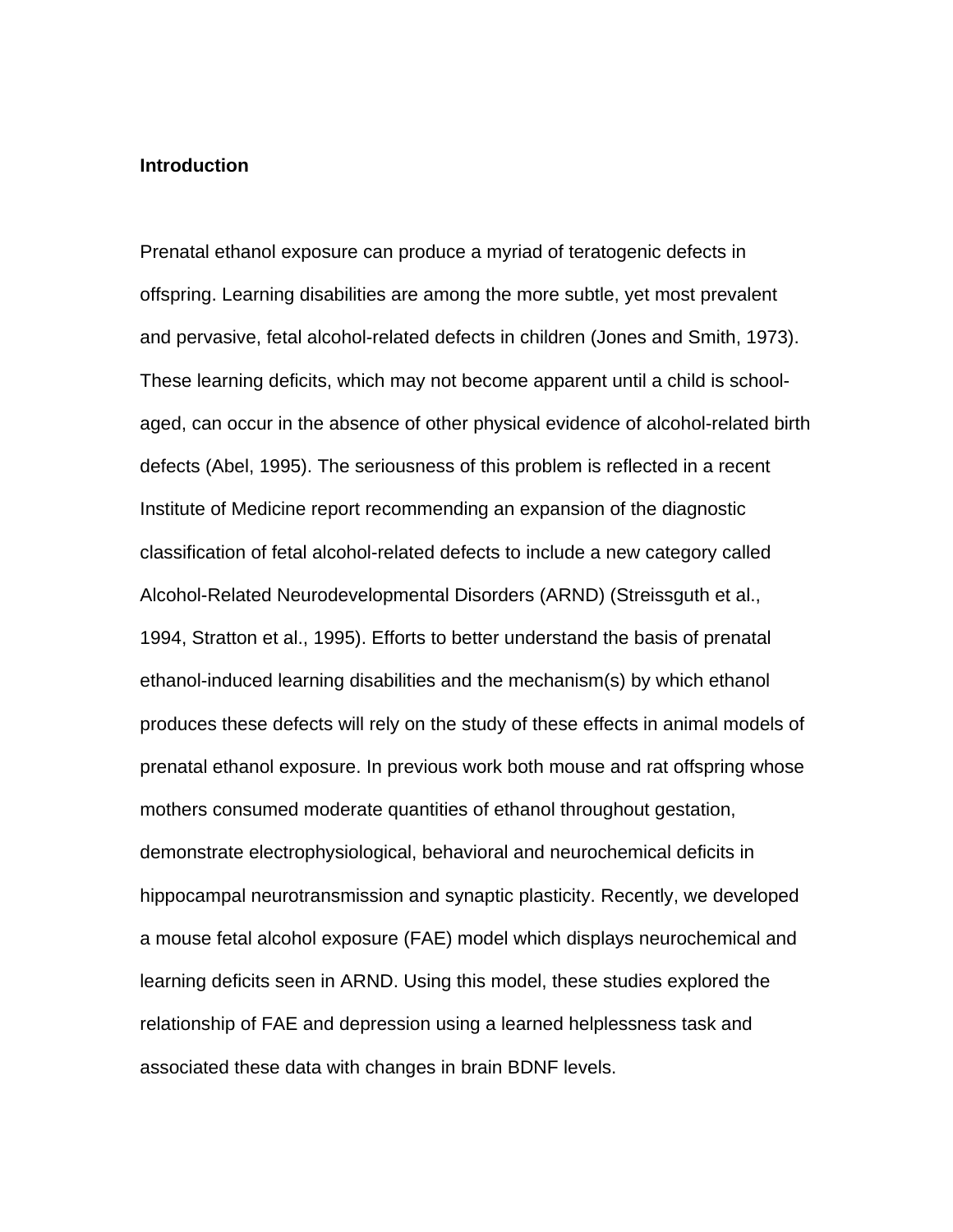Neurotrophins, like Brain Derived Neurotropic Factor (BDNF), have a variety of functions in the central nervous system. They are made as precursors, or proneurotrophins which are cleaved into mature proteins. They function then as signaling molecules that activate Trk receptor tyrosine kinases to promote neuronal survival and enhance synaptic plasticity. Mature BDNF facilitates early phase and late phase long term potentiation in the hippocampus, the region of the brain which has been shown to have the highest neuroanatomical expression of BDNF and its TrkB receptor in the mammalian brain (Lu 2005, Tyler 2002). Also, antibodies to BDNF have been shown to reduce the survival of cortical neurons, further validating the importance of BDNF in neuronal plasticity (Ghosh 1994).

Patients that have fetal alcohol syndrome or fetal alcohol exposure effects have been shown to have a very high instance of drug or alcohol dependence and major depression has been shown to be the second most common psychiatric disorder among this group (Famy 1998). Childhood depression has also been linked to prenatal alcohol exposure, resulting in children with more negative affect and mothers that are less emotionally connected to their children (O'connor 2005).

 A recent etiological hypothesis about depression suggests that depressive symptoms may be mediated by neurotoxic effects which kill or damage hippocampal cells. These factors may involve excessive corticotropin activity and/or inflammatory cytokines, and may cause an inordinate amount of damage because of a lack of neuroprotective responses to stress, such as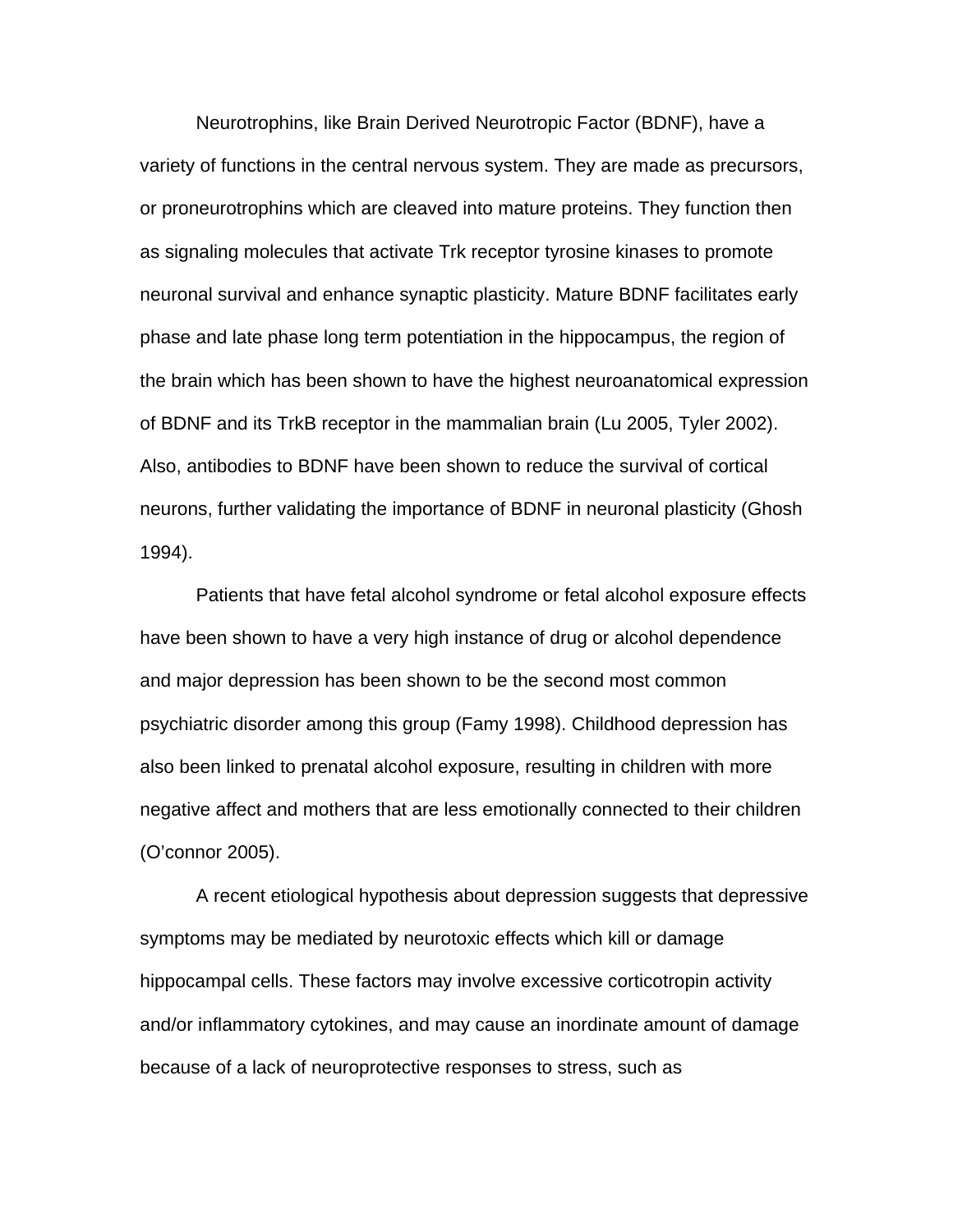neuroprotective peptides. BDNF is one of these neuroprotective proteins and major depressive disorder has been linked to polymorphisms in the BDNF gene (Levinson 2005). Patients with major depressive disorder have low serum BDNF levels, and there is a correlation between decreased BDNF levels and the severity of depression. While BDNF levels in postmortem human brains of untreated depressed patients have not been studied, postmortem depressed patients who were on anti-depressant drugs showed increased levels of BDNF (Chen et al 2001). Also, stress reduces expression of BDNF, while long term anti-depressant treatment and electroconvulsive therapy can increase BDNF expression. BDNF given to stressed animals can even produce an antidepressant-like effect through the antagonism of learned helplessness behavior (Karege 2002).

Recently, our laboratory developed a mouse FAE model which displays neurochemical and learning deficits. This model will be used to explore the relationship of FAE-induced learned helplessness and changes in brain derived growth factor in the adult brain. The goal was to develop a prenatal alcohol exposure model that would (1) produce a voluntary and stable drinking of moderate concentrations of ethanol throughout pregnancy, (2) not significantly affect maternal care, and (3) replicate the behavioral effects found previously in the rat moderate alcohol drinking model. This paradigm facilitated the study of the impact of FAE without negatively influencing diet or natural consumption routes or requiring surrogate maternal care, all of which are thought to contribute to maternal stress (Allan 2003). This model has allowed us to investigate BDNF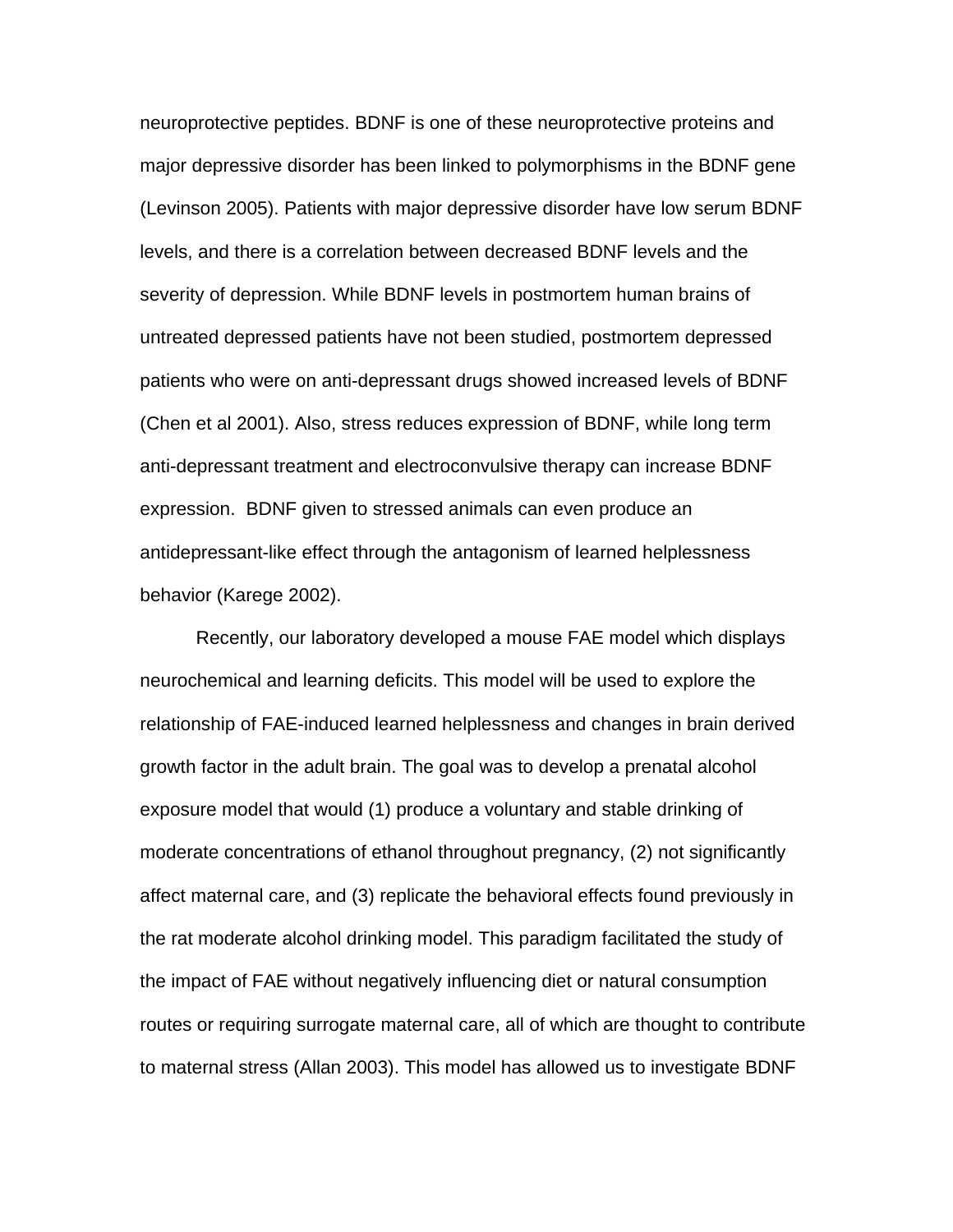levels in prenatal alcohol exposed mice that underwent the learned helpless task. Thus, we postulated that prenatal alcohol exposure should produce an increase in learned helplessness and this should be associated with a decrease in BDNF levels in the brain.

#### **Methods**

**Animals** — All of the procedures involving animals were approved by the University of New Mexico Laboratory Animal Care and Use Committee. **Prenatal ethanol exposure (FASD)** — Prenatal exposure of mice to ethanol was performed using a saccharine sweetened 10% (w/v) ethanol solution as described (Allan et al., 2003). C57BL/6J female mice were offered 22 hr free access to either 0.066% saccharin or water for 2 weeks. Following this introduction, ethanol was introduced to the saccharin tube for the experimental groups, while the control group continued to have access to saccharin alone. For mice in the 10% ethanol group, ethanol concentration was increased from 0% to 2% then 5% then finally to 10% every 3 days. In the group drinking 10% ethanol, average blood levels of 90-110 mg% were routinely achieved and maintained throughout gestation. After two weeks of drinking, females were placed on breeder chow and a male was introduced into the female's cage. Once the female was determined to be pregnant, the male was removed. Females continue to drink stably throughout pregnancy. Within one day of birth, the alcohol and the saccharin concentrations were reduced by  $\frac{1}{2}$  every two days until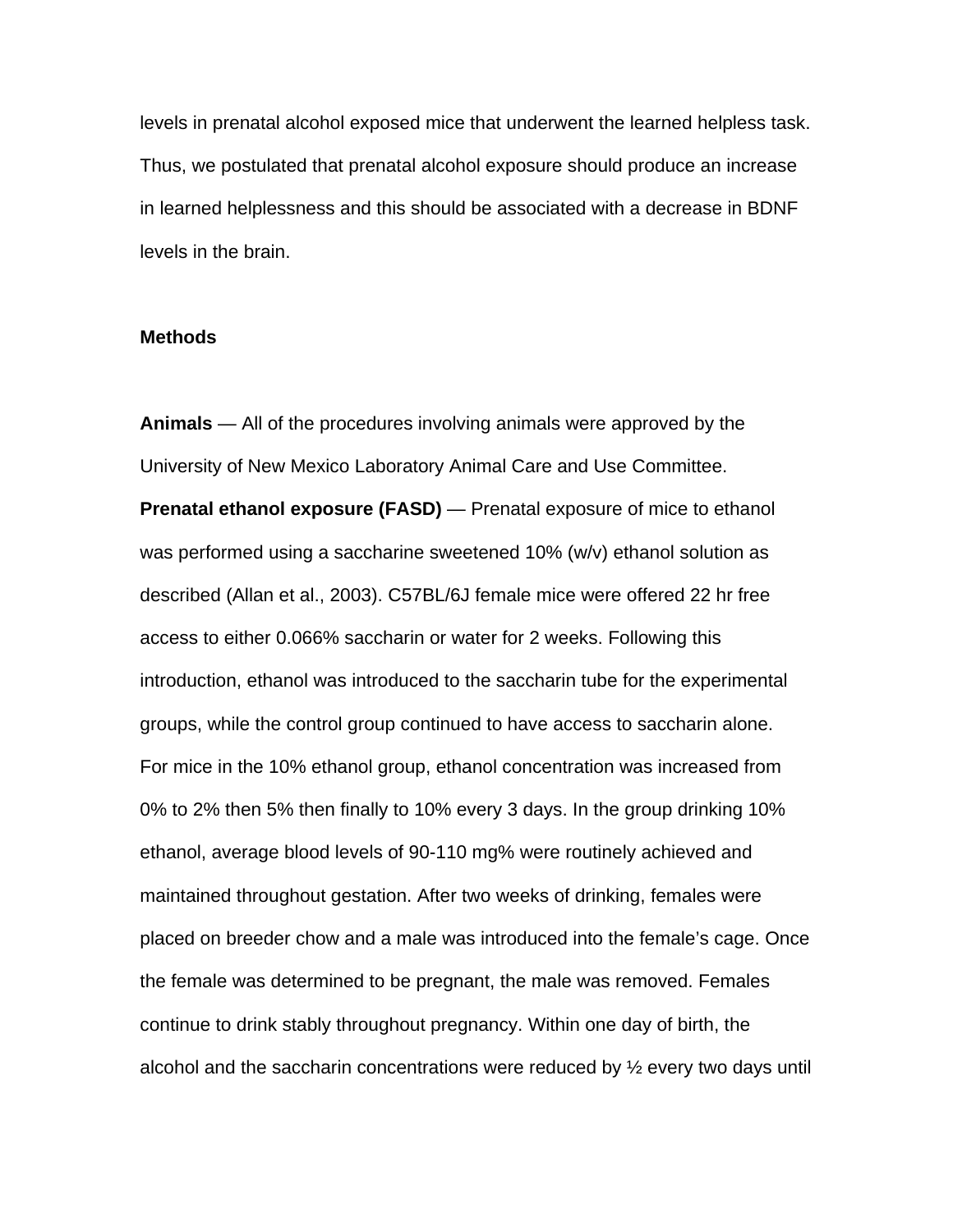the mice were consuming only water. Saccharin consuming mothers were weaned off of the sweetened water in a similar step down fashion. Pups were weaned at 23 days and maintained in same –sex litter-mate housed cages with free access to water and chow until age 60-90 days when they were then used in the experiment. Pups underwent learned helplessness training and escape testing in order to assess depressive behavior between the 2 groups. After training and testing, brains were removed and the hippocampi and medial frontal cortices were dissected out and prepared for use in the BDNF ELISA assay. Following the testing mice were euthanized and the brains rapidly dissected on ice. The hippocampi were removed and prepared for use in the BDNF ELISA assay. All dissected samples were first weighed individually to get their wet weights. Each sample was then transferred to an ice-cold lysis buffer containing NaCl (137 mM), Tris–HCL (20 mM), NP40 detergent (1%), glycerol (10%), sodium vanadate (0.5 mM), and the following protease inhibitors (Sigma): phenylmethanesulfonylfluoride (PMSF, 1 mM), aprotinin (10 Ag/ml), leupeptin (1 Ag/ml). Then, each sample was sonicated in 250 Al of icecold lysis buffer using Sonic Dismembrator for 10 s. The lysate from each sample was centrifuged at 14,000 x g for 15 min at 4-C and the supernatant solutions were collected. The supernatant from each sample was diluted 5 times with Dulbecco's PBS and acidified to pH 2.6. After 15 min of incubation at room temperature, the diluted supernatants were neutralized to pH 7.6, aliquoted and frozen for subsequent measurement of BDNF using the instructions provided by the manufacturer of the ELISA kit. Levels of BDNF were calculated by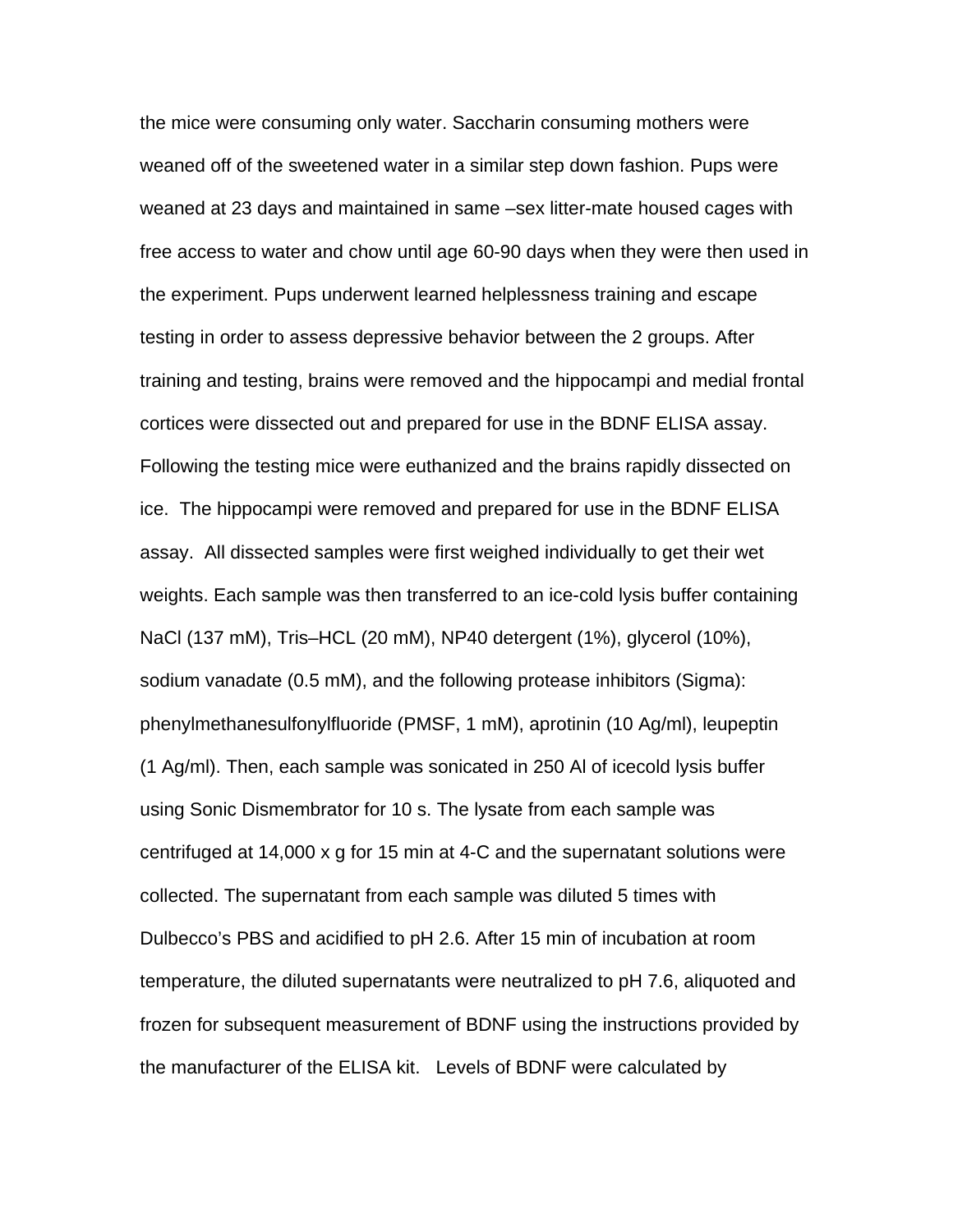generating a standard curve. The chromogen reaction was stopped by adding 1 N hydrochloric acid. 96 well plates were then read at a wavelength of 450 nm on a microplate reader (Molecular Devices).

#### **Results**

Mice were tested for learned helplessness behavior in an earlier study by a different student so those data are not presented here. However, it is important to point out that the FASD mice displayed significantly higher levels of learned helpless behavior than the saccharin control mice. The observed increase in depressive behaviors in the FASD mice could be due to the presence of lower levels of brain BDNF protein (Ridder et al., 2005). To test this hypothesis we measured BDNF levels in the hippocampus and medial frontal cortex taken from FASD and control mice using ELISA techniques. Figure 1 shows that BDNF levels were significantly decreased in the medial frontal cortex of FASD mice compared to saccharin control mice. No differences were seen in the hippocampus.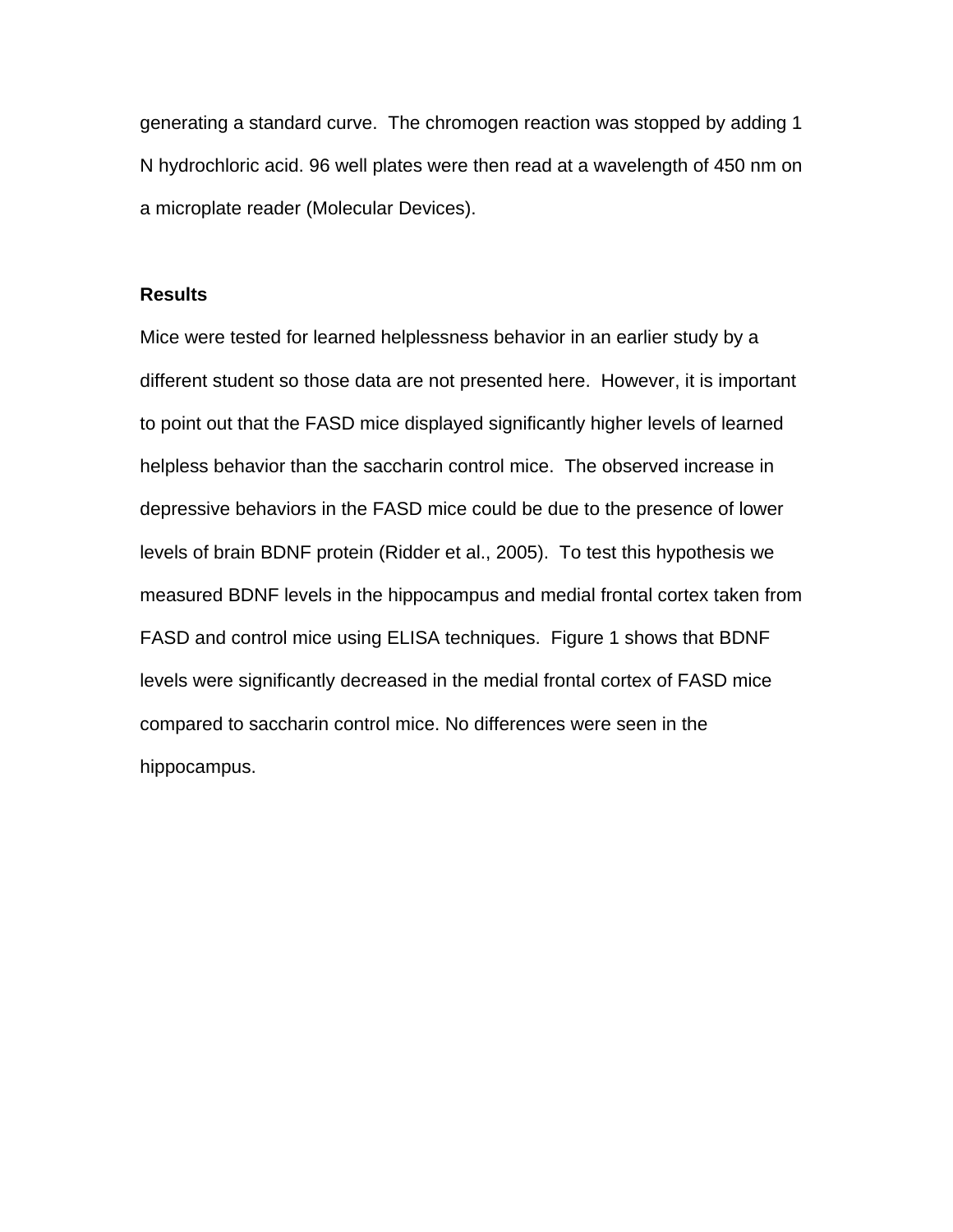

**BDNF Levels** 



*Figure 1 Homogenates of the medial frontal cortex (MFC ) and hippocampus (HPF) were prepared from adult saccharin (n= 7) and FASD (n=7) mice. BDNF levels were quantified by ELISA. Data were expressed relative to the wet weight of the tissue sample. Compared to the saccharin MFC, BDNF levels were significantly reduced in the MFC of the FASD mice.*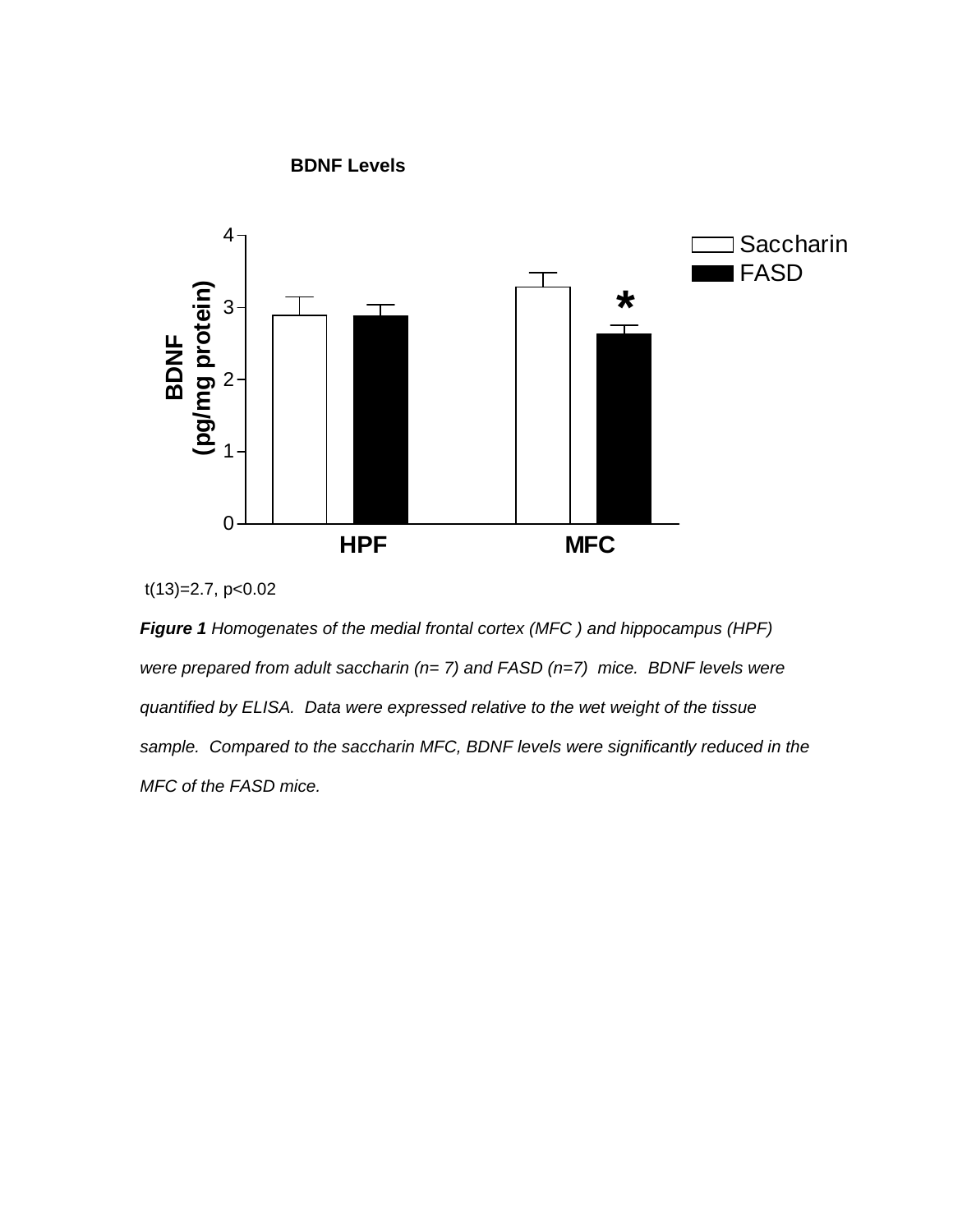#### **Conclusion**

The regulation of BDNF signaling is an established target of both alcohol's actions in the adult and its actions on the developing nervous system. Light et al. (2001) reported that perinatal exposure to alcohol reduced BDNF mRNA levels in the rat cerebellum. Heaton et al. (2003) showed that treatment of postnatal day 7 rats with ethanol either increased or decreased BDNF levels in the cortex, depending on the time between administration of the drug and sacrifice of the animals. In this study we were able to show that BDNF levels were reduced in the frontal cortex, but not in the hippocampal formation of adult mice that had been exposed to moderate levels of alcohol throughout pregnancy compared to tissue isolated from saccharin control offspring. In the interest of future research, at least 3 mechanisms may be considered to account for this observed decrease in BDNF in the medial frontal cortex: 1) the reduction in BDNF is secondary to a reduction in the level of its precursor form, proBDNF; 2) the reduction in BDNF protein is the result of decreased activity of the proteolytic enzymes (e.g., plasmin) that cleave proBDNF, or; 3) the degradation of BDNF is elevated. In order to study these possible causes and further elucidate the regulatory mechanisms that account for decreased BDNF levels, several studies will follow. These may include the analysis of pro-BDNF levels in the brain as well as differences in histone methylation and acetylation which may underlie the reductions in BDNF mRNA. These results would help to identify candidate targets for molecular and pharmacologic intervention as well as the development of pharmacologic studies to test hypotheses that predict the therapeutic efficacy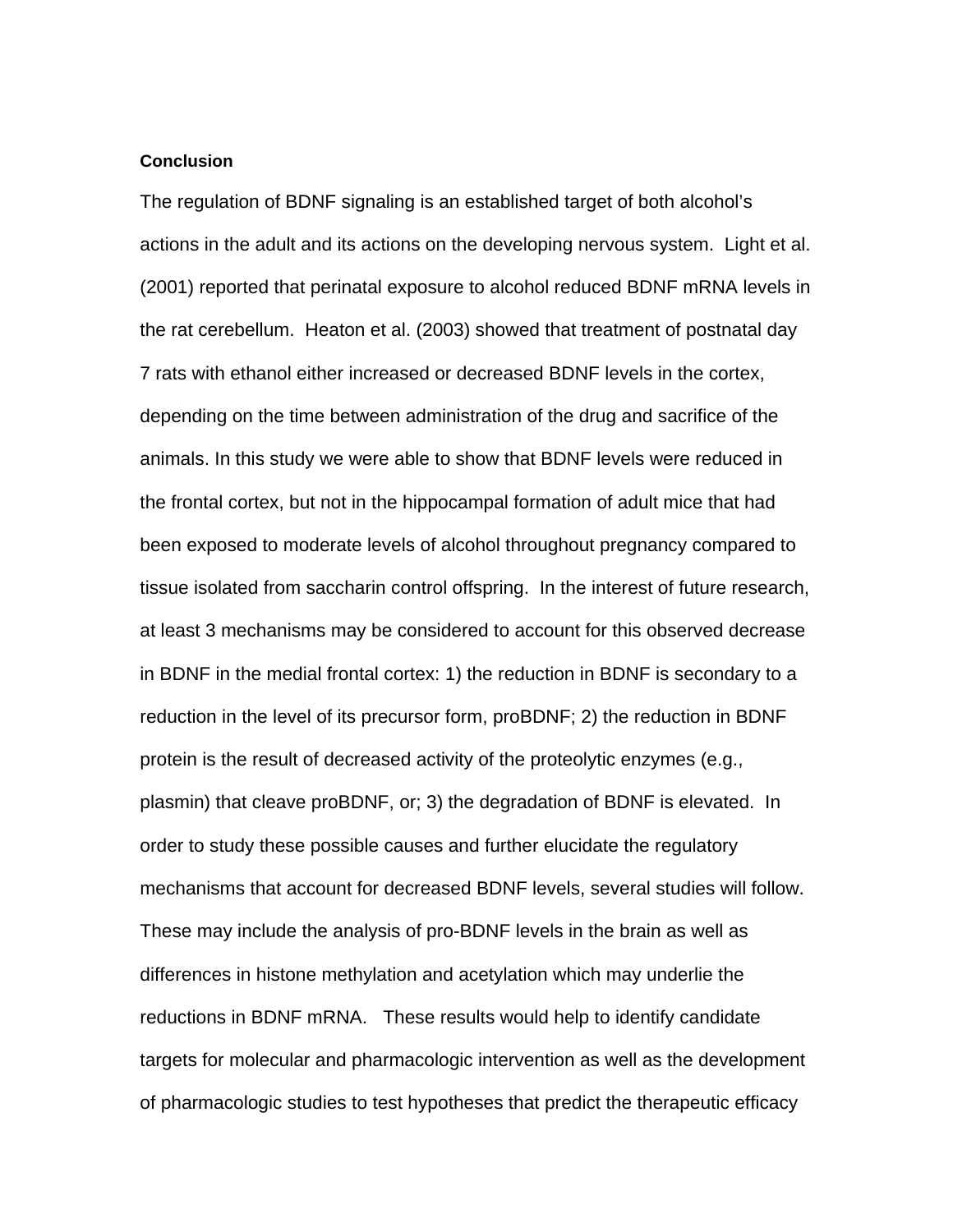of different antidepressants based on their known effects on BDNF and histone modifications. The information gained from these studies could produce a great advance in our understanding of prenatal alcohol and its known detrimental longterm effects in humans.

 Prenatal ethanol exposure can produce subtle learning disabilities in children, which may not become apparent until school-age and can occur in the absence of other physical evidence of alcohol-related birth defects. Major depressive disorder has been linked to polymorphisms in the BDNF gene and patients with Major depressive disorder have been shown to have low serum BDNF levels (Levinson 2005, Chen et al 2001). However, post-mortem depressed patients who were on antidepressant drugs have shown increased levels of BDNF (Chen et al 2001). Also, BDNF given to stressed animals can even produce an anti-depressant-like effect through the antagonism of learned helplessness behavior (Karege 2002). In our study, by demonstrating that BDNF levels are lower in the brains of FAE mice compared to saccharin controls, we support the hypothesis that even moderate amounts of alcohol can have a significant effect on fetal neurological and behavioral development. BDNF appears to be a vital link between fetal alcohol exposure, depression, and behavioral deficits such as learned helplessness.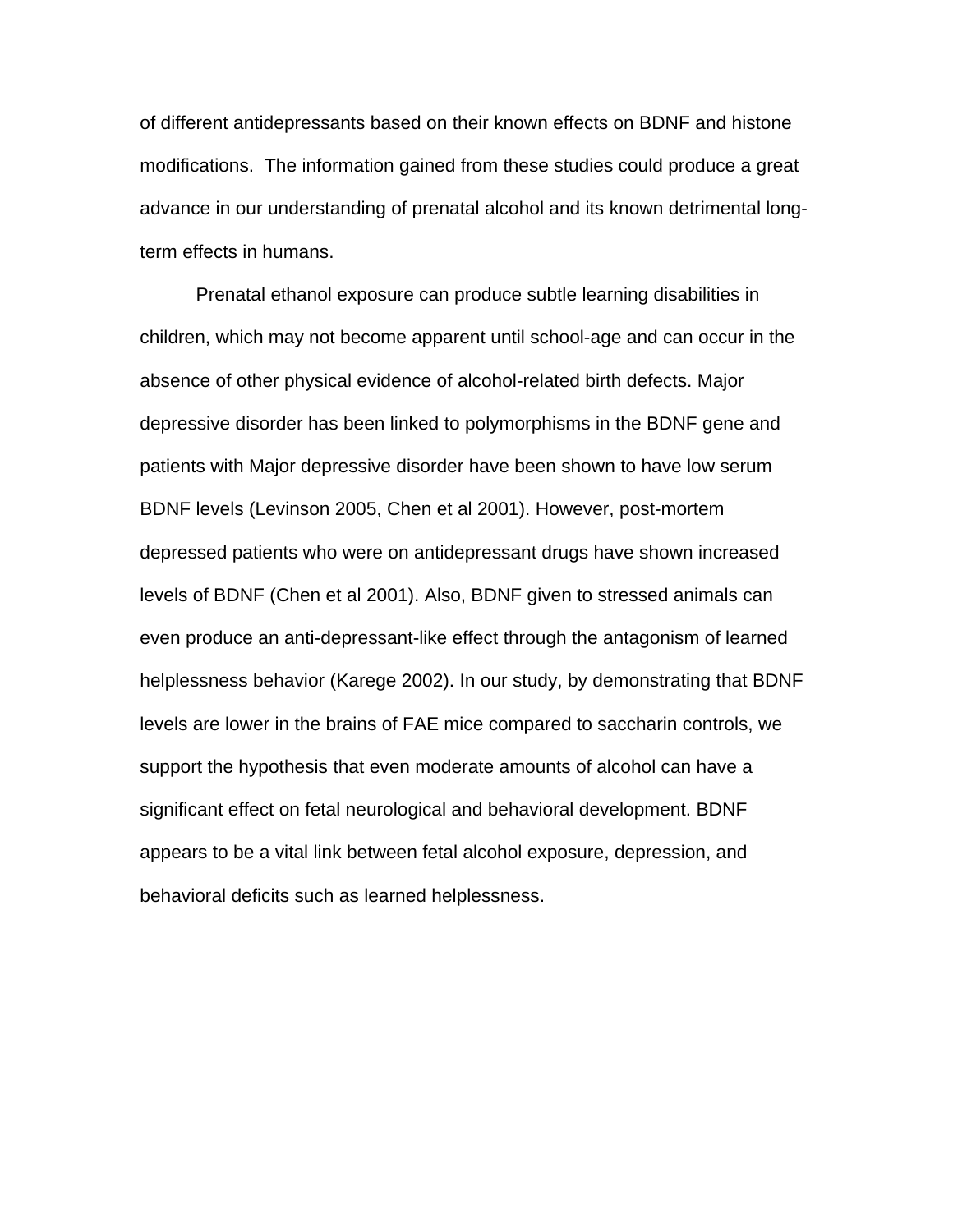#### **References**

Abel EL (1995). An update on incidence of FAS: FAS is not an equal opportunity birth defect. Neurotoxicology and Teratology. 17(4):437-443.

Allan, AM, Chynoweth, J, Tyler, LA and Caldwell, KK (2003). A mouse model of prenatal ethanol exposure using a voluntary drinking paradigm. Alcoholism: Clinical & Experimental Research. 27(12):2009-16.

Chen B, Dowlatshahi D, MacQueen GM, Wang JF, Young LT (2001). Increased hippocampal BDNF immunoreactivity in subjects treated with anti-depressant medication. Biological Psychiatry. 50:260–265.

Famy C, Streissguth AP, Unis AS (1998). Mental Illness in Adults With Fetal Alcohol Syndrome or Fetal Alcohol Effects. American Journal of Psychiatry. 155(4):552-554.

Ghosh A, Carnahan J, Greenberg ME (1994). Requirement for BDNF in activitydependent survival of cortical neurons. Science. 263(5153):1618-23.

Heaton et al. (2003). Ethanol effects on neonatal rat cortex: comparative analyses of neurotrophic factors, apoptosis-related proteins, and oxidative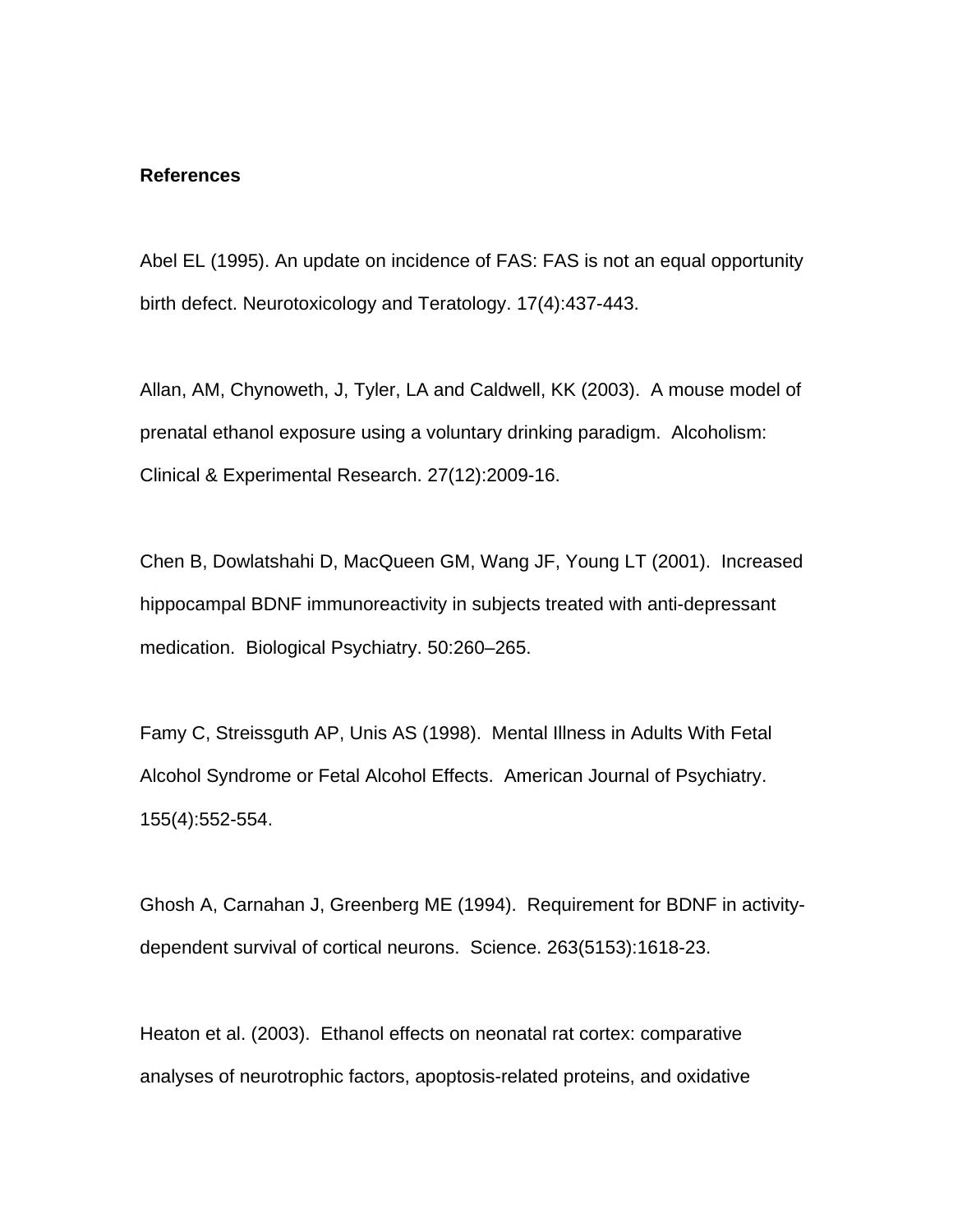processes during vulnerable and resistant periods. Dev. Brain Res. 145: 249- 262.

Jones KL, Smith DW (1973). Recognition of the fetal alcohol syndrome in early infancy. The Lancet. 2:999-1001.

Karege F, et al. (2002). Decreased serum brain-derived neurotrophic factor levels in major depressed patients. Psychiatry Research. 109:143–148.

Levinson DF (2005). The Genetics of Depression: A Review. Biological Psychiatry. *Internet publication ahead of print.* 

Light KE, Ge Y, Belcher SM (2001). Esrly postnatal ethanol exposure selectively decreases BDNF and truncated TrKB-T2 receptor mRNA expression in the rat cerebellum. Mol. Brain Res. 93:46-55.

Lu B, Pang PT, Woo NH (2005). The yin and yang of neurotrophin action. Nature Reviews Neuroscience. 6(8):603-614.

[O'Connor MJ, Paley B \(2005\).](http://www.ncbi.nlm.nih.gov.libproxy.unm.edu/entrez/query.fcgi?cmd=Retrieve&db=pubmed&dopt=Abstract&list_uids=15802607&query_hl=1) The Relationship of Prenatal Alcohol Exposure and the Postnatal Environment to Child Depressive Symptoms. Journal of Pediatric Psychology. 30(1):50-64.